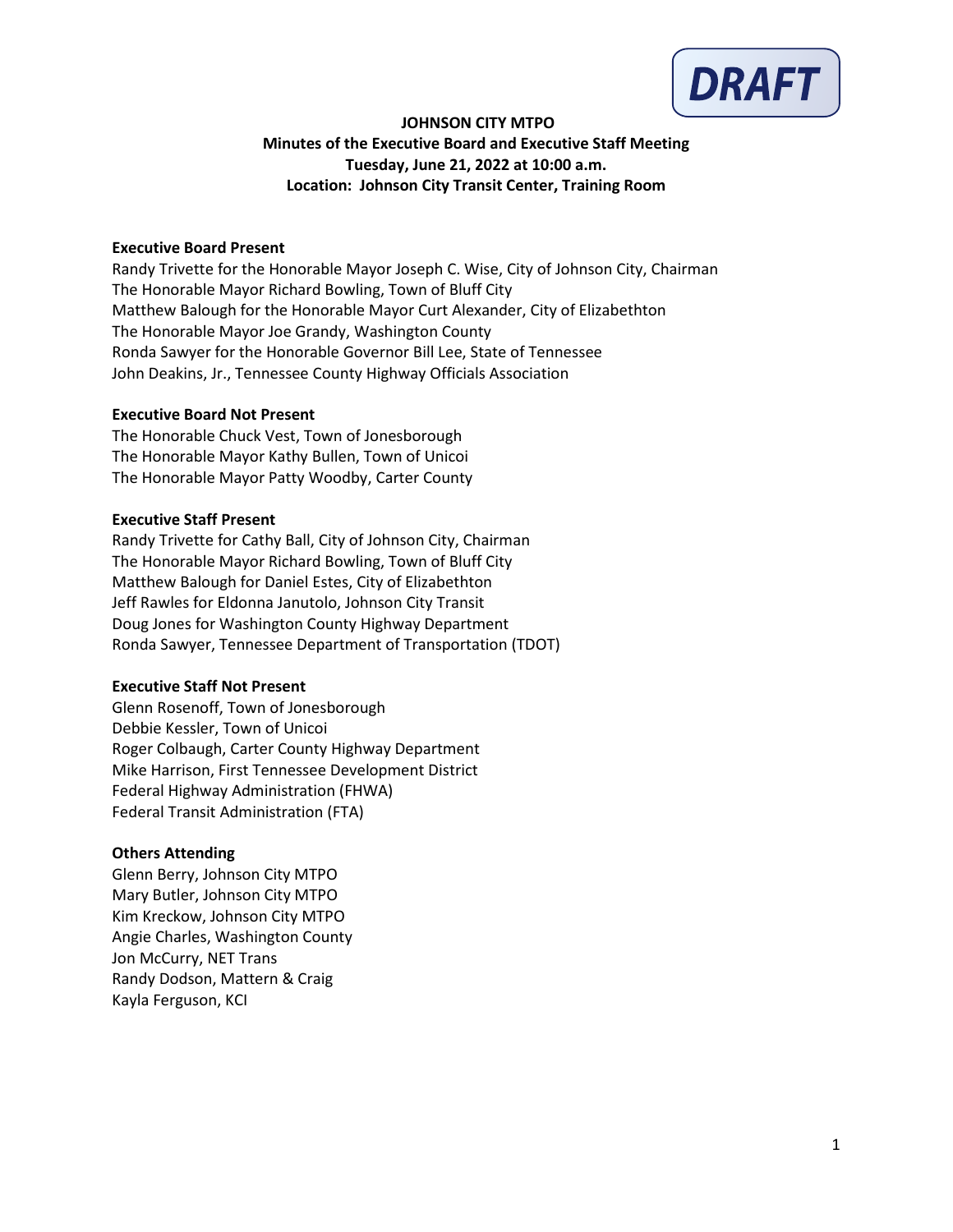#### **Summary of Motions:**

- **Approved** Minutes from April 28, 2022 meeting;
- **Approved**  Resolution 2022-02 to self-certify the metropolitan transportation planning process for the Johnson City MTPO;
- **Approved** Resolution 2022-03 to amend the Fiscal Years 2020-2023 Transportation Improvement Program (TIP) to add a new FTA Section 5307 capital project for NET Trans, with a total of \$102,859 (\$82,287 Federal, \$10,286 State and \$10,286 Local) in Fiscal Year 2022;
- **Approved** Resolution 2022-04 to adopt Amendment No. 2 to the Public Participation Plan;
- **Approved** Resolution 2022-05 to adopt Transit Asset Management Targets;
- **Approved** Resolution 2022-06 to adopt Transit Agencies' Safety Targets; and
- **Endorsed** Fiscally Constrained List of Projects for the update to the Metropolitan Transportation Plan.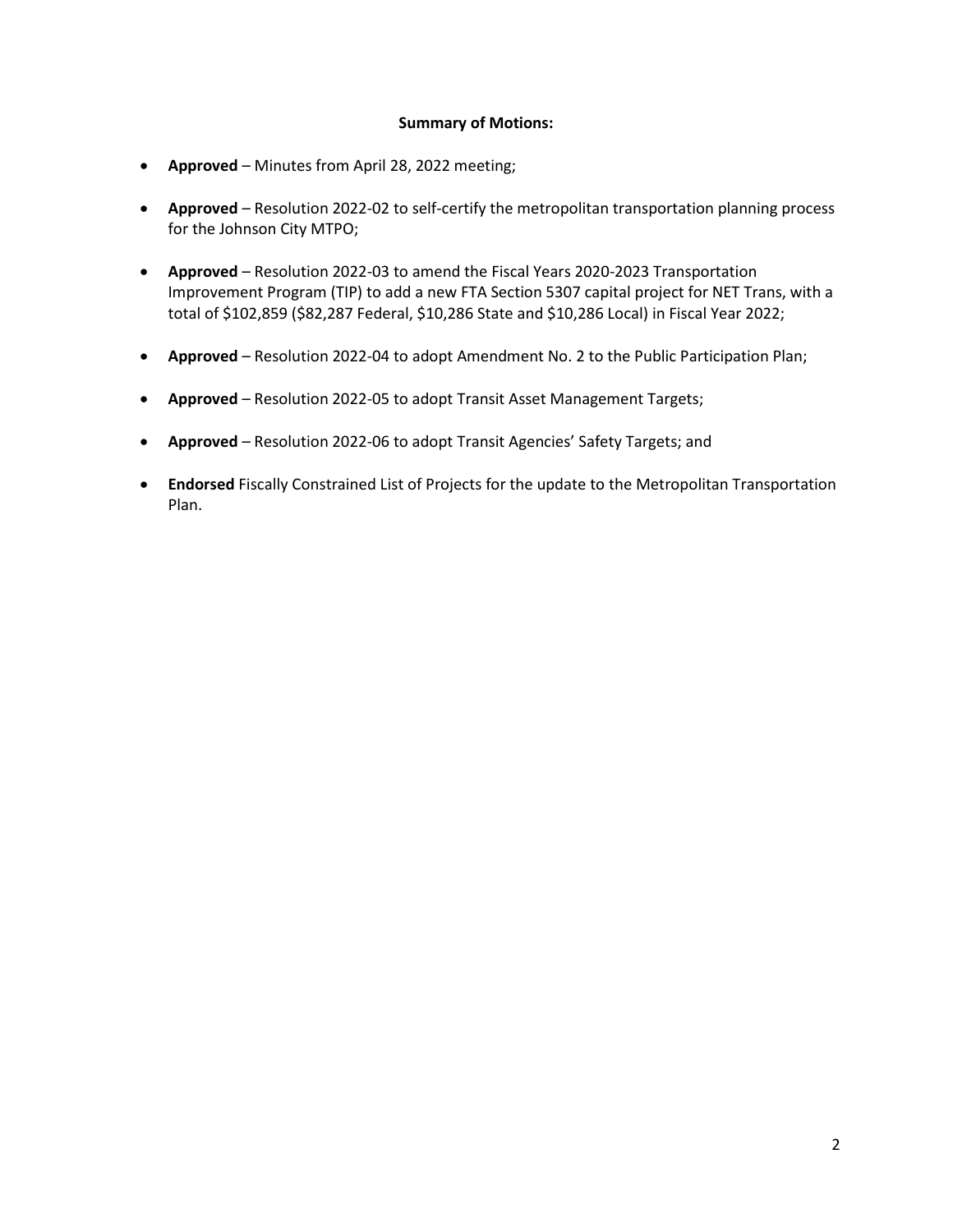**Call to Order:** Meeting called to order at 10:01 a.m. by the Acting Chairman, Mr. Randy Trivette, standing in for the Honorable Mayor Joseph C. Wise.

**Agenda Item 1**: Chairman Mr. Trivette asked if there was any input from the public. There were no comments from the public.

**Agenda Item 2:** Chairman Mr. Trivette moved to Item 2, to approve the minutes from the April 28, 2022 meeting.

Mr. John Deakins Jr. made a motion for the board to approve the minutes of the April 28, 2022 meeting. Ms. Ronda Sawyer seconded the motion.

All approved. **Motion carried.**

**Agenda Item 3**: Chairman Mr. Trivette moved to Item 3, for the Executive Board to consider approval of a resolution to self-certify the metropolitan transportation planning process for the Johnson City MTPO that must accompany an amendment to the Transportation Improvement Program (TIP).

Mr. Glenn Berry explained that as a small MPO, we self-certify the planning process, whereas a large MPO receives a certification review directly from FHWA and FTA. This self-certification must accompany a TIP amendment and that the MPO has followed all federal rules and regulations.

The Honorable Mayor Joe Grandy made a motion for the board to approve the resolution to self-certify the metropolitan transportation planning process for the Johnson City MTPO. Mr. Matthew Balough seconded the motion.

All approved. **Motion carried.**

**Agenda Item 4**: Chairman Mr. Trivette moved to Item 4, to consider approval of a resolution to amend the Fiscal Years 2020-2023 Transportation Improvement Program (TIP) to add a new FTA Section 5307 capital project for NET Trans, with a total of \$102,859 (\$82,287 Federal, \$10,286 State and \$10,286 Local) in Fiscal Year 2022.

Mr. Berry explained that we are adding a new project to the TIP for NET Trans to reallocate their Section 5307 funds from operating to capital to fund two projects. The first is to upgrade the parking lot located in Elizabethton and to also upgrade their radio system which would include vehicle radios. Mr. Berry said that other funds covered operating at 100% and these capital improvements are needed instead. Mr. Jon McCurry added that the improvements with the radio system would enhance their overall communication system.

Mr. Deakins made a motion for the board to approve the resolution to amend the Fiscal Years 2020-2023 Transportation Improvement Program (TIP) to add a new FTA Section 5307 capital project for NET Trans. Mayor Grandy seconded the motion.

All approved. **Motion carried**.

**Agenda Item 5**: Chairman Mr. Trivette moved to Item 5, to consider a resolution to adopt Amendment No. 2 to the Public Participation Plan.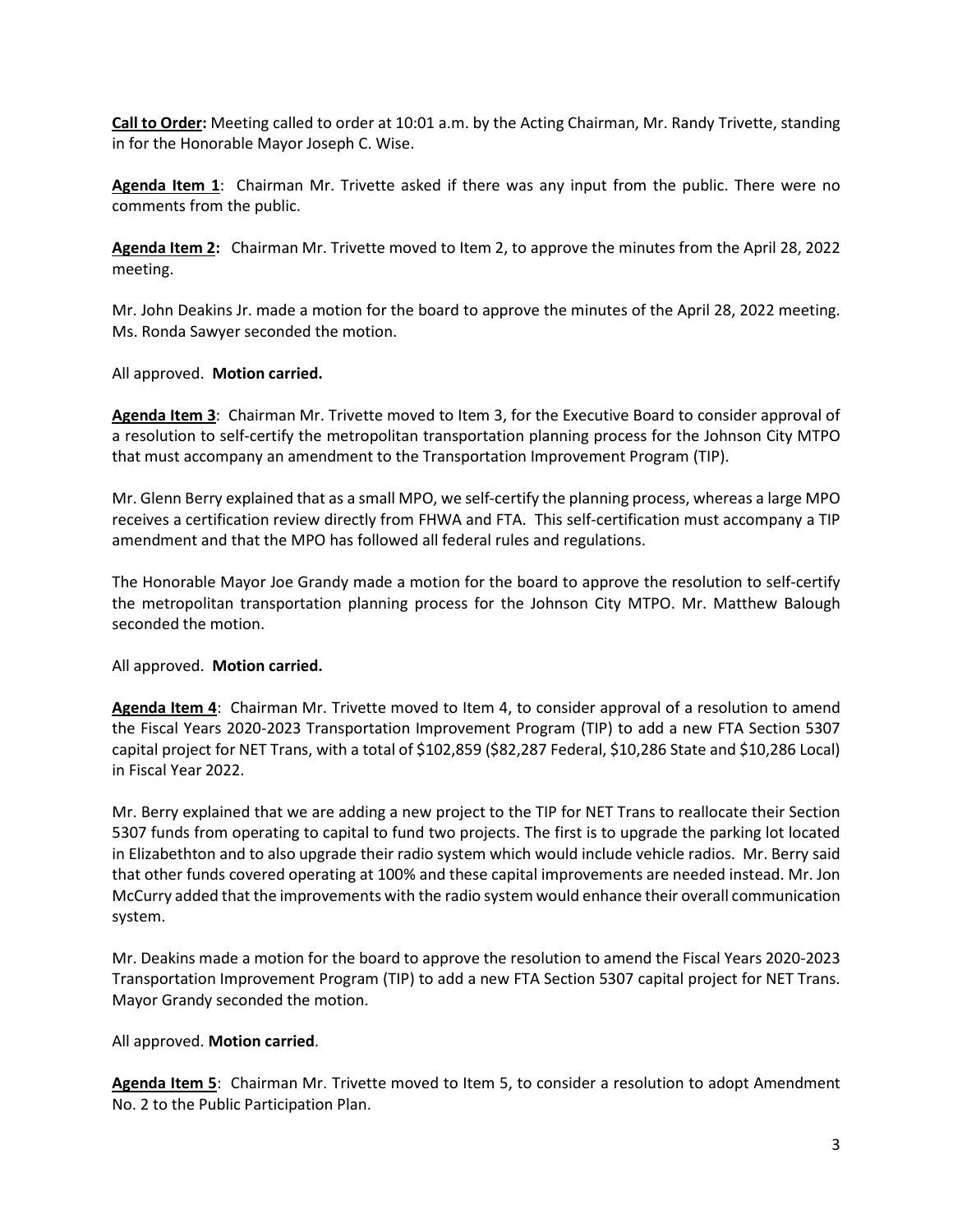Mr. Berry identified several items that are affected by the amendment to the Public Participation Plan (PPP). The first is the removal of a formal public hearing preceding a TIP adoption or amendment. Instead, the MTPO will encourage people to speak directly to the Executive Board in the timeframe allotted at each meeting for public input. There are also numerous changes that include things like title changes and terminology updates.

Mr. Berry presented two public comments that were received on the PPP. The first was from Candace Long about considering NET Trans in the section on Program of Projects. This was an oversight by the MTPO staff and the section was updated to refer to all transit agencies. The second comment was from Lian Li from the Eastern Federal Lands Highway Division regarding the involvement of her agency in the development of the TIP and MTP. Mr. Berry responded to her directly to note the process is on page 25. Eastern Federal Lands Highway Division is a part of the Interagency Consultation List. Mr. Berry also said he reached out to the local staff of the Cherokee National Forest to learn more about activities within their boundaries.

Ms. Sawyer made a motion for the board to approve the resolution to adopt Amendment No. 2 to the Public Participation Plan. Mayor Grandy seconded the motion.

All approved. Motion carried.

**Agenda Item 6**: Chairman Mr. Trivette moved to Item 6, to consider approval of a resolution to adopt Transit Asset Management Targets.

Mr. Berry displayed the proposed Transit Asset Management, or TAM, targets. Each transit agency sets their own targets but the MTPO sets up a regional target to present to the Executive Board. Mr. Jeff Rawles explained that Johnson City Transit was in a good position because of recent acquisition of vehicles so that their buses are in good shape. There is difficulty in ordering new minivans because of supply chain issues. Mr. Deakins asked what are cutaway vehicles and Mr. Rawles answered that they are fronted by the Ford 450 vehicle with a box in the back.

Mr. Deakins made a motion for the board to approve the resolution to adopt Transit Asset Management Targets. Mr. Balough seconded the motion.

All approved. Motion carried.

**Agenda Item 7**: Chairman Mr. Trivette moved to Item 7, to consider approval of a resolution to adopt Transit Agencies' Safety Targets.

Mr. Berry displayed the proposed Transit Safety targets. These targets are separated by transit agency by the nature of their service. Johnson City Transit is primarily fixed route service and NET Trans is solely demand response. The number of miles is vastly different between the two agencies, affecting the rates of their safety targets. Mr. Trivette noted that the injury rates were well below the target and that both systems were doing a good job, ensuring passenger safety on both systems. Mr. Deakins asked about mechanical failures. Mr. Rawles explained that any time a vehicle needs service, it is logged as a mechanical failure. Mr. McCurry explained that failures can include events like a flat tire that would take a vehicle out of service.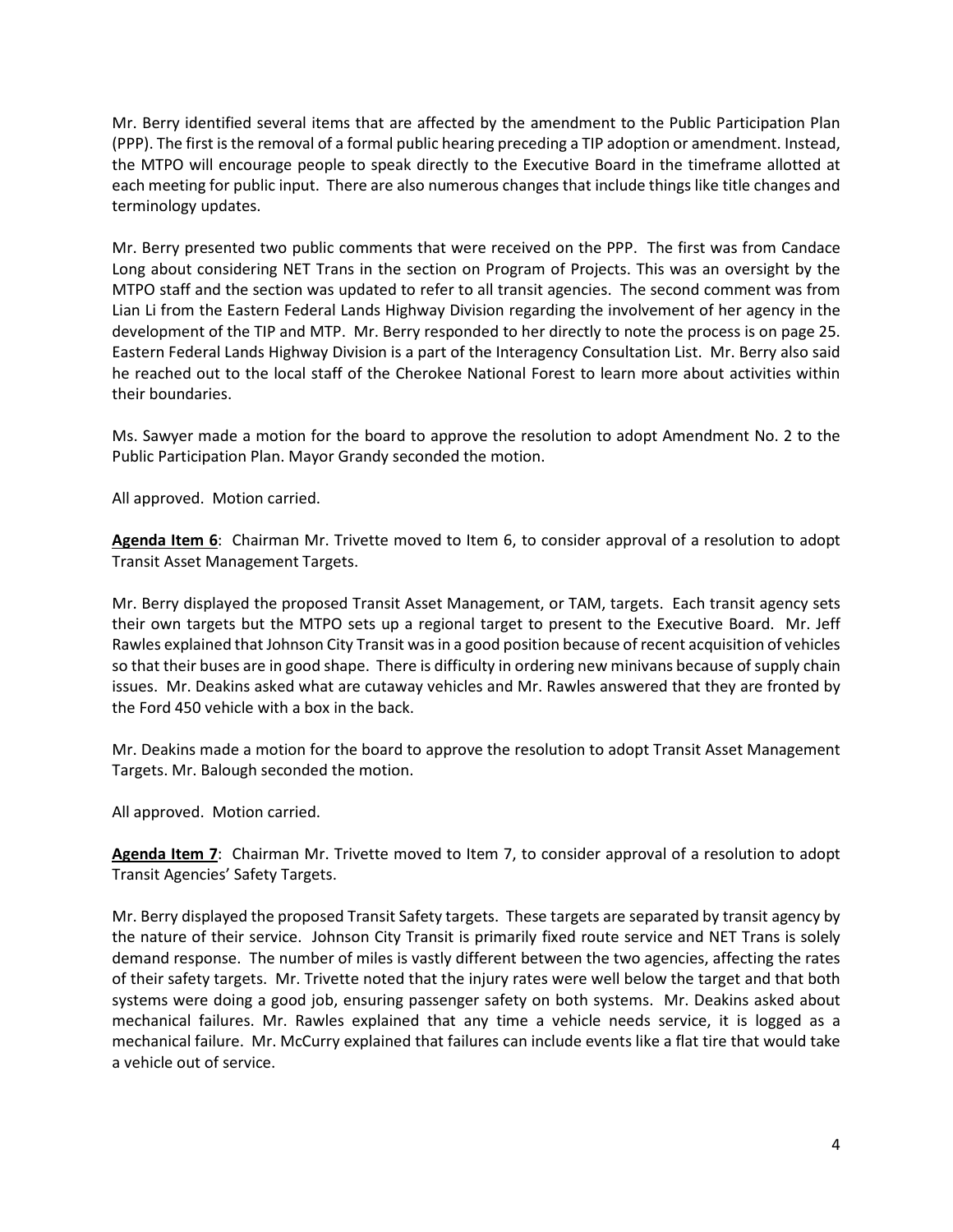Mayor Grandy made a motion for the board to approve the resolution to adopt Transit Agencies' Safety Targets. Ms. Sawyer seconded the motion.

All approved. Motion carried.

**Agenda Item 8**: Chairman Mr. Trivette moved to Item 8, to consider endorsement of fiscally constrained list of projects for the update to the Metropolitan Transportation Plan (MTP).

Mr. Glenn Berry provided background on the update to the MTP process. It is a required federal document and he introduced Ms. Kayla Ferguson with KCI, the consultant working on the update to the MTP. Ms. Ferguson provided an overview of the "Existing plus Committed Project List." This list includes projects that have been completed since the current plan was adopted in 2018 and also those that are under development. Some of these projects are programmed in the current TIP or will be in the new TIP.

She also went over the "Fiscally Constrained Project List." Because funding must be reasonably expected to be available, there are a limited number of projects that can be on this list to meet the fiscal constraint test required by FHWA. She explained that projects are divided into two horizon years, 2030 and 2050.

She also explained that several projects were unable to be funded and are shown on the "Illustrative Unfunded Project List." These projects, just by the nature of their high cost, are not able to be funded within the fiscal constraints of the MTP.

Mayor Grandy asked about the Boones Creek Road project and why only a part of it could be funded. Ms. Ferguson explained the high cost of the project is limited by available funding. TDOT has a track record of breaking large projects up into sections. For example, TDOT has widened two sections of State Route 36 in separate projects and a project to widen the third section is under development. Mr. Trivette added that it took decades to build a railroad overpass in Erwin, so he understands the process.

Mr. Trivette asked how the project costs were attained. Ms. Ferguson said they used TDOT's Cost Estimation Tool and inflation rates to estimate future costs.

Ms. Ferguson also went over the public comment process on the proposed list of projects. The Social PinPoint map was made available online for the public to view the projects and submit comments. They could upvote or downvote projects. There were almost 1,400 visitors to the map, with over 1,800 inputs on the projects.

Lastly, Ms. Ferguson reviewed the Fiscal Constraint Summary and the estimated revenues they are expected to receive. These numbers are based on historical figures and what the area has received in the past. Mr. Berry pointed out that it is important not to zero out balances, because project costs do exceed their estimates and we do not want to jeopardize funding for the prioritized projects.

Mr. Deakins asked about local funding. Ms. Ferguson said the estimate was based on local budget information.

Mayor Grandy was concerned about the Old Gray Station Road project. Mr. Deakins pointed out that it was on page 2 of the "Existing plus Committed List." Mayor Grandy also asked about the effect of receiving additional federal funding on this process. Ms. Ferguson explained that if additional federal funding is received, then a project that is currently on the Illustrative List can be moved to the Fiscally